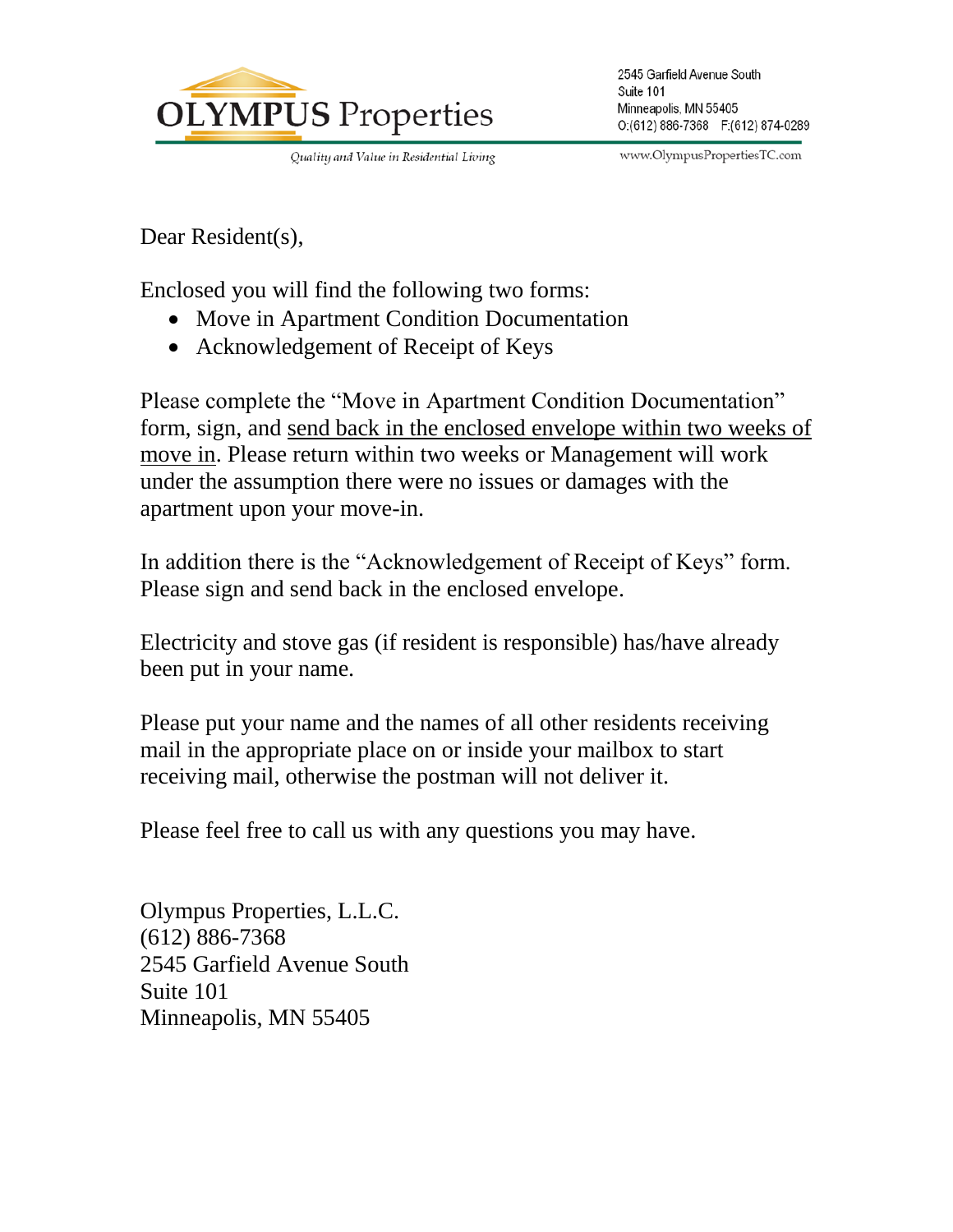

Quality and Value in Residential Living

2545 Garfield Avenue South Suite 101 Minneapolis, MN 55405 O:(612) 886-7368 F:(612) 874-0289

www.OlympusPropertiesTC.com

## **Move In Apartment Condition Documentation**

To whom it may concern,

Upon moving into apartment  $\frac{1}{\sqrt{1-\frac{1}{2}}}$  at  $\frac{1}{\sqrt{1-\frac{1}{2}}}$  on  $\frac{1}{\sqrt{1-\frac{1}{2}}}$ 

The following issues / damages were present. It is my understanding that I may be held liable for any damages to the apartment that are not documented below (normal wear and tear are excluded).

| <b>Issue / Damage</b> | <b>Description of Issue / Damage</b> |
|-----------------------|--------------------------------------|
|                       |                                      |
|                       |                                      |
|                       |                                      |
|                       |                                      |
|                       |                                      |
|                       |                                      |
|                       |                                      |
|                       |                                      |
|                       |                                      |
|                       |                                      |
|                       |                                      |
|                       |                                      |
|                       |                                      |
|                       |                                      |
|                       |                                      |

\_\_\_\_\_\_\_\_\_\_\_\_\_\_\_\_\_\_\_\_\_\_\_\_\_\_\_\_ \_\_\_\_\_\_\_\_\_\_\_\_\_\_\_\_\_\_\_\_\_\_\_\_\_\_\_\_\_

\_\_\_\_\_\_\_\_\_\_\_\_\_\_\_\_\_\_\_\_\_\_\_\_\_\_\_\_ \_\_\_\_\_\_\_\_\_\_\_\_\_\_\_\_\_\_\_\_\_\_\_\_\_\_\_\_\_

Resident's Signature Date **Date** Resident's Signature Date

Written Name Written Name